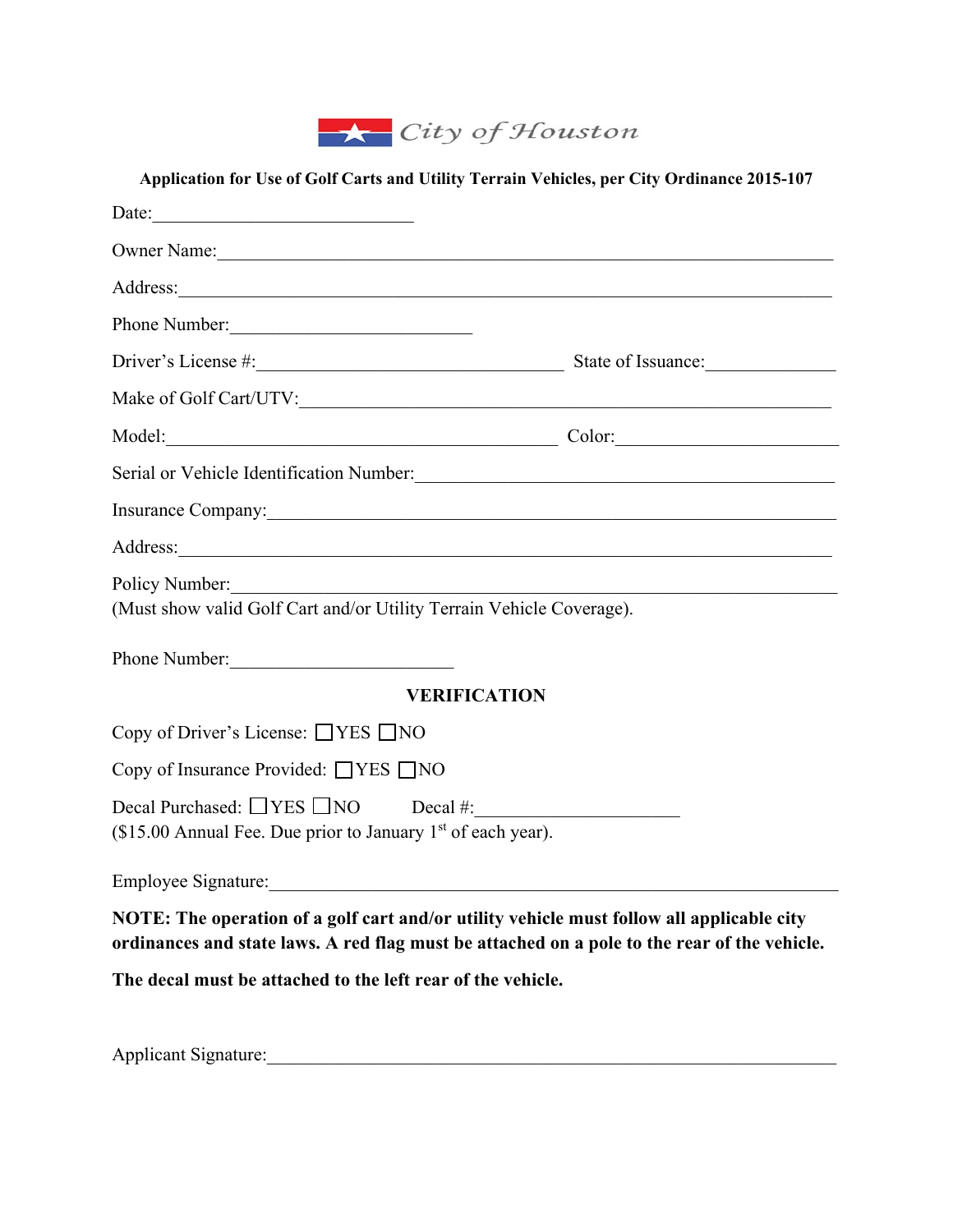#### **BILL NO: 107 ORDINANCE: 2015-107**

AN ORDINANCE OF THE CITY OF HOUSTON, MISSOUIU, REPEALING ARTICLE VI AND ENACTING A NEW ARTICLE VI PERTAINING TO THE REGULATION OF UTILITY VEHICLES AND GOLF CARTS.

Be it ordained that the Board of Aldermen of the City of Houston, Missouri, as follows:

#### **SECTION 1.**

**ARTICLE VI**-ALL TERRAIN VEHICLES, of the code of ordinances of the City of. Houston, Missouri, is hereby repealed.

## **SECTION 2.**

A new Article VI pertaining to Utility Vehicles and Golf Carts is hereby enacted as follows:

#### **Section 21-236. Definitions.**

"Utility Vehicle" - Any motorized vehicle manufactured and used exclusively for off- highway use which is more than fifty inches but no more than sixty-seven inches in width, with an unladen dry weight of two thousand pounds or less, traveling on four or six wheels, to be used primarily for landscaping, lawn care, or maintenance purposes.

"Golf Cart" - A motor vehicle that is designed and manufactured for operation on a golf course for sporting or recreational purposes and that is not capable of exceeding speeds of twenty miles per hour.

#### **Section 21-237. Prohibited on city streets - exceptions.**

No person shall operate a utility vehicle or golf cart upon the streets of this city, except as follows:

1. Utility Vehicles or Golf Carts must carry a special permit issued by this City. The Chief of Police shall prepare an application form for the special permit and charge a fee of \$15. Permits shall expire on December 31<sup>st</sup> of the calendar year in which they are issued. The Chief of Police shall also issue a decal which shall be securely fastened to the utility vehicle or golf cart on the left rear of the vehicle or cart and clearly visible.

2. Utility Vehicles or Golf Carts owned by a government entity for official use.

## **Section 21-238. Prohibited in streams - exceptions.**

No person shall operate an off-road vehicle within any stream or river in this city, except that off-road vehicles may be operated within waterways that flow within the boundaries of land that an off-road vehicle operator owns or has permission to be upon.

#### **Section 21-239. License and flag required.**

A person operating a utility vehicle or golf cart on a street or highway, pursuant to an exception covered in this ordinance, shall have a valid operator's or chauffeur's license, but shall not be